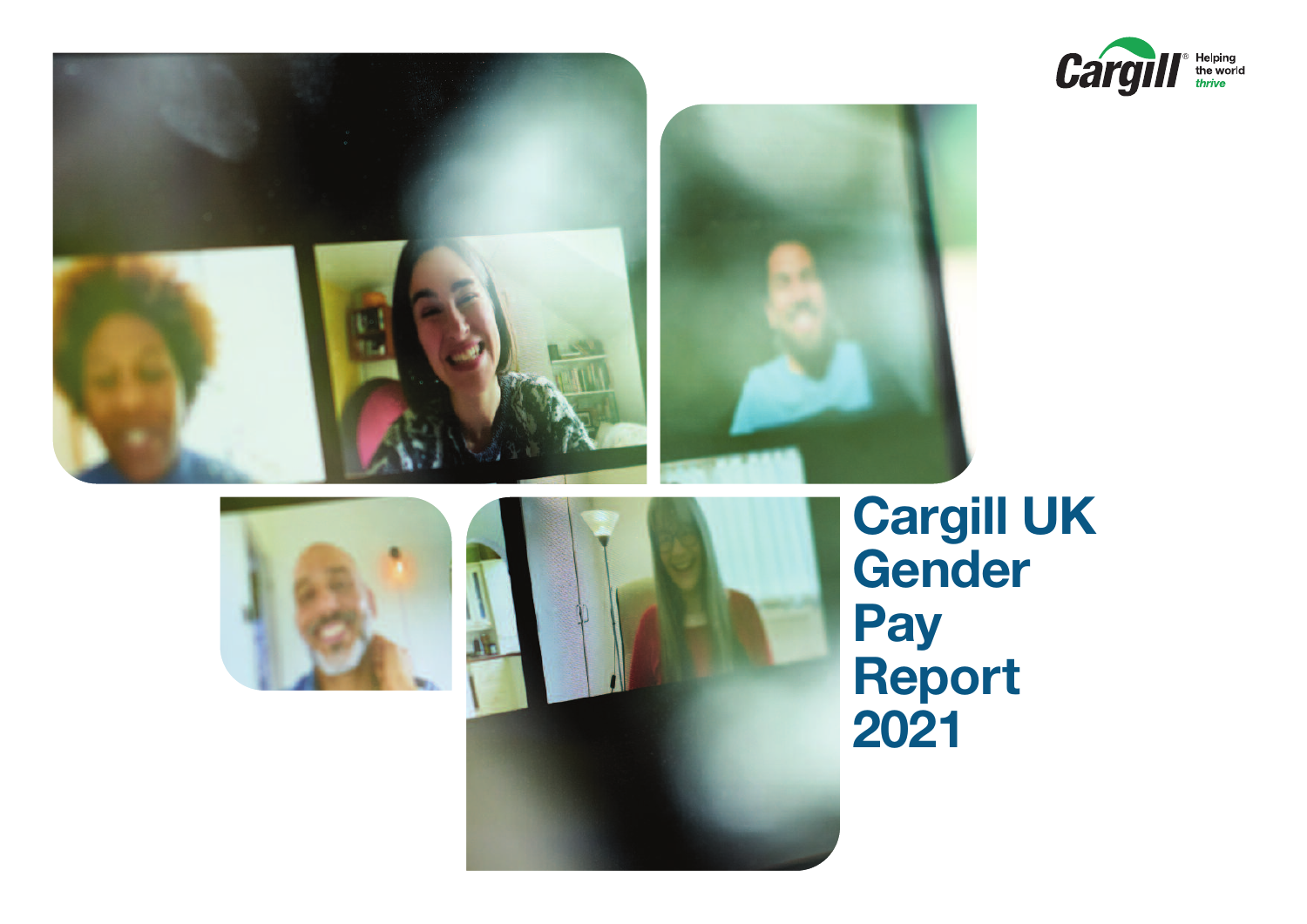#### **GENDER PAY REPORT 2021**

### At Cargill we put our people first

We believe every employee should be able to bring their whole self to work. And we make this possible by creating an inclusive environment where each person feels welcome, valued and heard. This is manifested in how we think, act, engage and empower others to do the right thing, be their best and drive extraordinary results.

At Cargill, everything begins with **our purpose to nourish the world in a safe, responsible and sustainable way**. Customers choose us for our world of expertise, delivered locally, quickly and reliably in a way that creates value together for them and us. Every day, we connect customers and suppliers to the world by developing personal relationships and setting the bar high on the way we work to deliver economic, social and environmental benefits.

As a truly global company, our workforce needs to **reflect the diversity of the global communities where we operate**. We recognise, appreciate and respect the uniqueness of all employees. And, we value how the wide range of talents and experiences of our employees position us to better solve the needs of our existing and future customers and the communities we serve.

Cargill has three employing entities in the UK. We are required to publish our gender pay gap for two of them, Cargill PLC, which employs the great majority of employees and Sun Valley Foods Limited. Nonetheless, driven by our core values of putting people first and doing the right thing, we believe that transparency is essential to both understanding the challenges we may face and taking informed action. **Therefore, this report contains data for all employing entities in the UK**.

Our businesses represent a number of product lines and a diverse workforce from manufacturing and functional areas, as well as leadership positions. We recognise that the industries we serve are traditionally male dominated at all levels, but especially in senior roles. This may be a significant challenge, which goes beyond our own organisation.



**However, we are committed to continue our focus on the opportunities for women to progress into senior leadership positions at Cargill, and we continue to make progress, as reflected in the 2021 results**.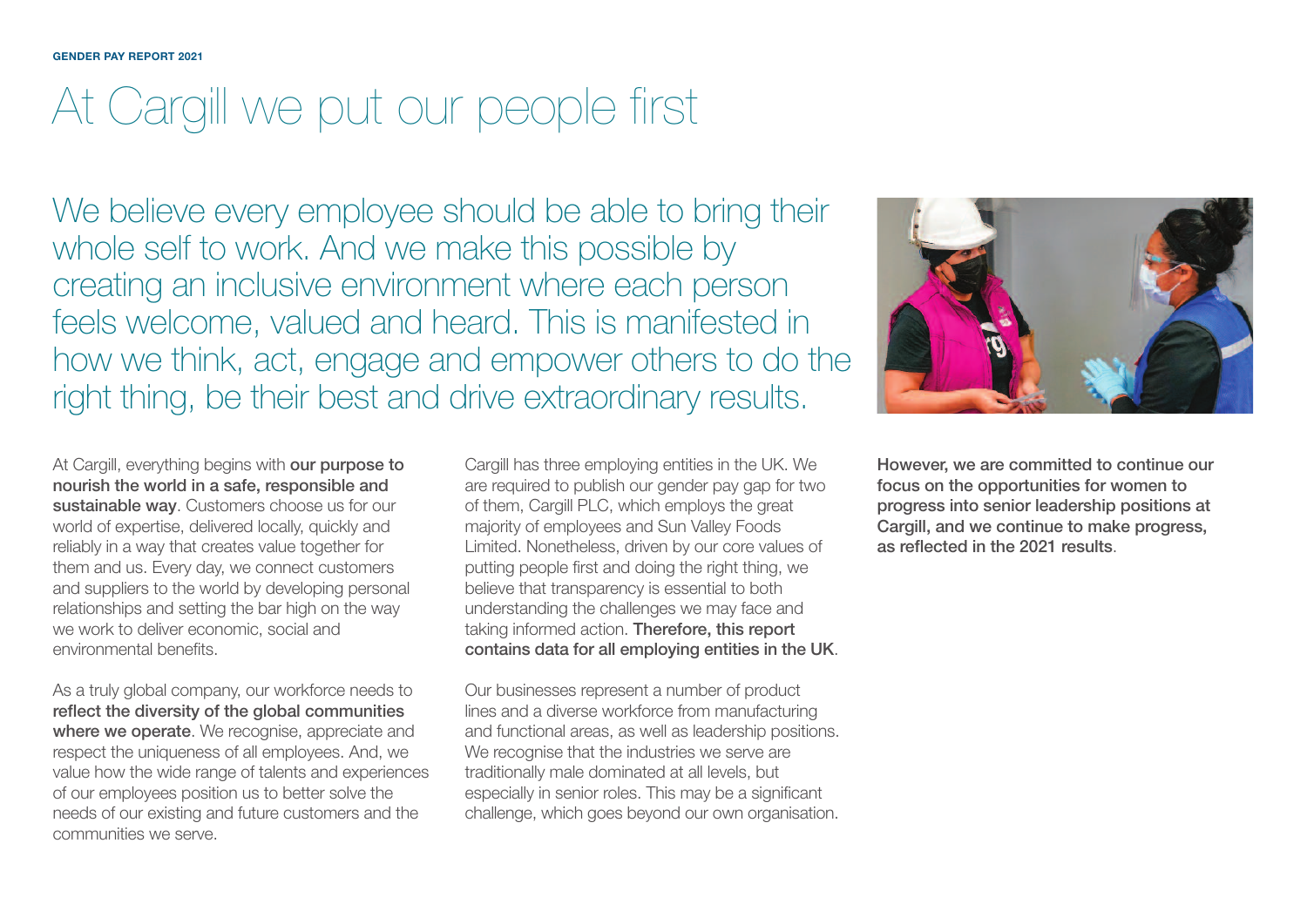## Gender Pay Gap and Equal Pay

The **gender pay gap** measures the difference in average earnings between women and men across the workforce. It is based on average hourly earnings and has been developed to address the representation of women in the workforce. It is not the same as equal pay.



**Equal pay** is whether a woman or man delivering the same work, at the same level in the organisation receives the same pay.



#### **Legislative requirements and implications for our UK operations**

Under the UK [Government's](https://www.gov.uk/guidance/gender-pay-gap-reporting-overview) Gender Pay Gap regulations, all legal entities in the UK that have 250 or more employees must report their gender pay information. The regulations are intended to encourage companies to firstly understand if a gender pay gap exists within their organisation and then take informed action.

#### Each employer must report the following:

- Mean and median gender pay gap\*
- Mean and median gender bonus and stock options gap\*\*
- Proportion of men and women receiving a bonus or stock option
- Proportion of men and women by quartile band
- \*The mean gender pay gap is the difference between the average hourly earnings of men and women. Median pay is found when all pay is listed lowest to highest and the mid-point is taken and compared between men and women.
- \*\* Mean bonus and stock option gender pay gap is the difference between the mean bonus and stock options paid to male employees with that paid to female employees.

Median bonus and stock option gender pay is the difference between the middle value paid to men with that paid to women. As of 5 April 2021, Cargill employed approximately 1,333 people in the UK, based at 20 locations across 14 different businesses. These operations are grouped into three legal entities, the largest being Cargill PLC with 937 employees.

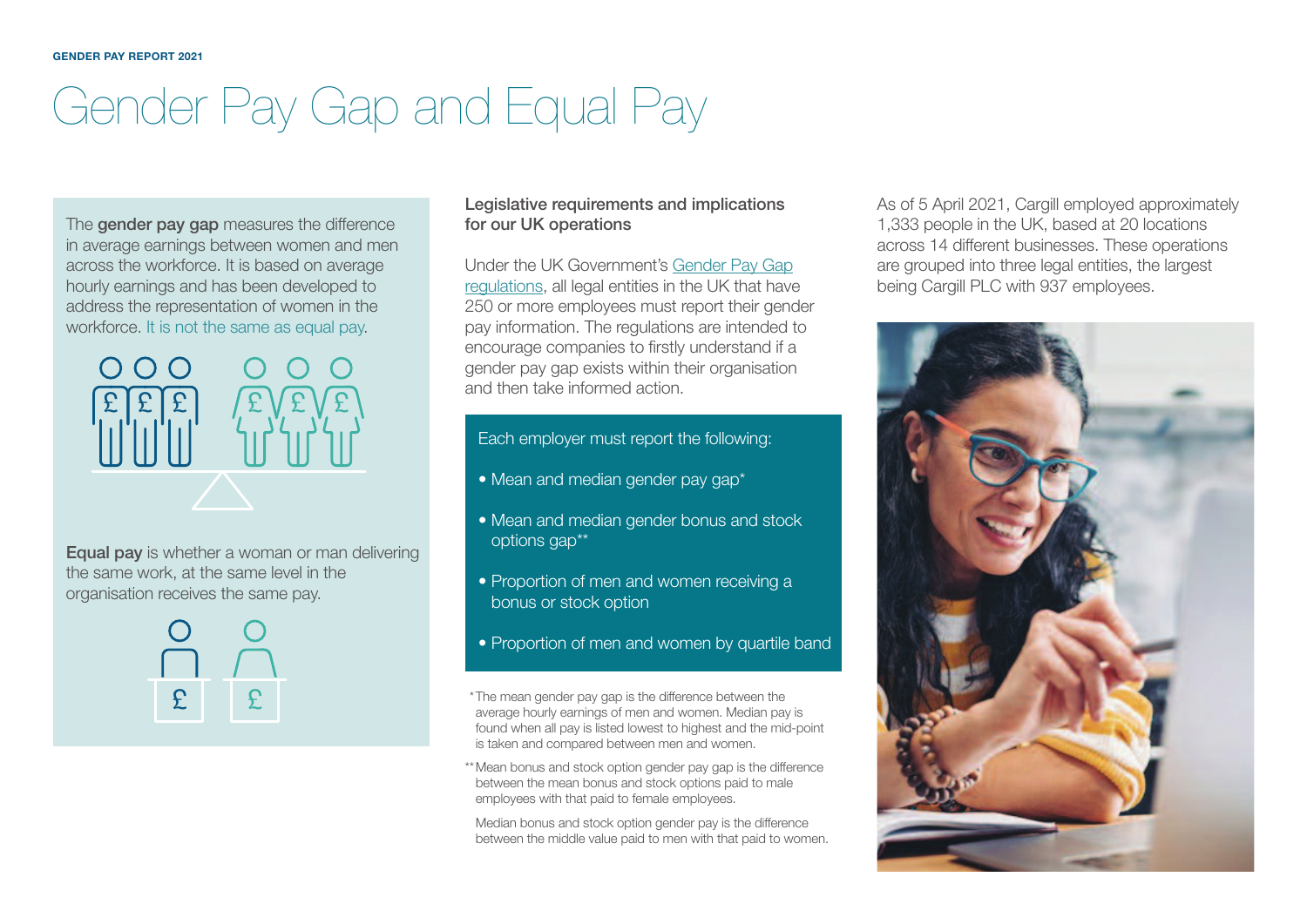### Our Data

**Cargill PLC** (937 employees) employs people involved in our manufacturing operations – starches and sweeteners, cocoa and chocolate, animal nutrition and grain and oilseeds as well as in distribution, commodity trading, business management and functional roles.

**Sun Valley Foods Limited** (322 employees) is focused on further processed chicken operations and is primarily a manufacturing business employing the full range of roles.

**EWOS Limited** (74 employees) is focused on our aqua nutrition operations in Scotland and is primarily a manufacturing business employing the full range of roles.

These businesses have different pay, bonus and stock practices. We still have a gender pay gap in some areas because we employ around twice more men than women across the UK, and a greater proportion of our senior leadership team is male.

Bonus and salary amounts tend to increase with greater responsibility, and therefore our figures are influenced by a higher proportion of males in senior roles.

This trend is not unusual for companies that serve the industries that we do, but it raises an opportunity and a challenge for us as an industry going forward.





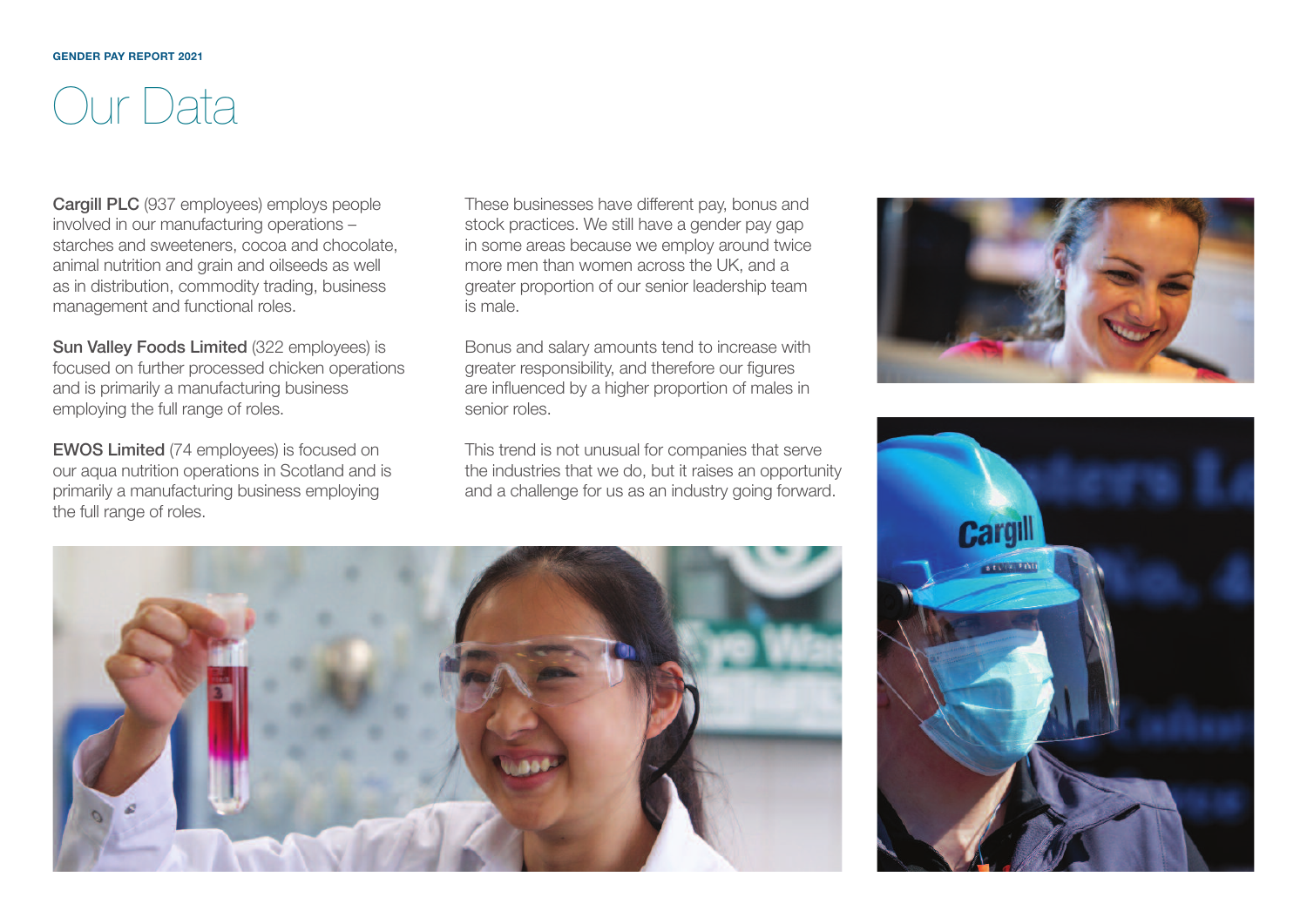### Our Data

|                                                                               | <b>Cargill PLC</b> |                    |                    | <b>Sun Valley Foods Limited</b> |                    |                    | <b>EWOS Limited</b> |                    |                    |
|-------------------------------------------------------------------------------|--------------------|--------------------|--------------------|---------------------------------|--------------------|--------------------|---------------------|--------------------|--------------------|
| <b>Measure</b>                                                                | 2021               | 2020               | 2019               | 2021                            | 2020               | 2019               | 2021                | 2020               | 2019               |
| Overall gender split for men and women                                        | 69.7% M<br>30.3% W | 70.6% M<br>29.4% W | 70.9% M<br>29.1% W | 62.0% M<br>38.0% W              | 62.9% M<br>37.1% W | 64.7% M<br>35.2% W | 80.0% M<br>20.0% W  | 80.9% M<br>19.1% W | 79.4% M<br>20.6% W |
| Mean gender pay gap                                                           | 0.6%               | 0.2%               | 2.9%               | 19.1%                           | 15.8%              | 17.6%              | $-8.8%$             | $-2.0%$            | $-4.1%$            |
| Median gender pay gap                                                         | 7.2%               | 6.7%               | 8.3%               | 9.6%                            | 6.3%               | 9.9%               | $-19.8%$            | $-22.2%$           | $-12.2%$           |
| Mean bonus & stock options gender pay gap                                     | 21.4%              | 39.0%              | 14.5%              | 68.9%                           | 80.1%              | 51.9%              | $-11.0%$            | 3.5%               | 46.5%              |
| Median bonus & stock options gender pay gap                                   | $-194.0%$          | $-25.5%$           | $-38.5%$           | 0.0%                            | $-20.2$            | $-9.1%$            | $-80.7%$            | $-14.2%$           | 26.1%              |
| Proportion of men and women eligible<br>and receiving a bonus or stock option | 93.7% M<br>95.5% W | 49.5% M<br>63.1% W | 52.0% M<br>63.0% W | $194.8\%$ M<br>96.6% W          | 6.1% M<br>2.6% W   | 11.4% M<br>7.8% W  | 94.9% M<br>86.7% W  | 96.6% M<br>92.9% W | 84.5% M<br>80.0% W |

#### **Distribution of employees**

| across the pay quartiles        |      | Lower Quartile |       | Lower Mid Quartile |          | <b>Upper Mid Quartile</b> |       | <b>Top Quartile</b> |       |
|---------------------------------|------|----------------|-------|--------------------|----------|---------------------------|-------|---------------------|-------|
|                                 |      | Men            | Women | Men                | Women    | Men                       | Women | Men                 | Women |
| <b>Cargill PLC</b>              | 2019 | 60.6%          | 39.4% | 76.6%              | 23.4%    | 79.4%                     | 20.6% | 67.9%               | 32.1% |
|                                 | 2020 | 60.5%          | 39.5% | 80.0%              | $20.0\%$ | 78.1%                     | 21.9% | 66.5%               | 33.5% |
|                                 | 2021 | 63.4%          | 36.6% | 77.0%              | 23.0%    | 77.1%                     | 22.9% | 69.0%               | 31.0% |
| <b>Sun Valley Foods Limited</b> | 2019 | 58.1%          | 41.9% | 62.3%              | 37.7%    | 60.7%                     | 39.3% | 75.4%               | 24.6% |
|                                 | 2020 | 56.6%          | 43.4% | 61.3%              | 38.7%    | 56.6%                     | 43.4% | 80.0%               | 20.0% |
|                                 | 2021 | 55.4%          | 44.6% | 64.1%              | 35.9%    | 53.8%                     | 46.2% | 78.1%               | 21.9% |
| <b>EWOS Limited</b>             | 2019 | 83.3%          | 16.7% | 88.9%              | 11.1%    | 66.7%                     | 33.3% | 76.5%               | 23.5% |
|                                 | 2020 | 83.3%          | 16.7% | 82.4%              | 17.6%    | 77.8%                     | 22.2% | 76.5%               | 23.5% |
|                                 | 2021 | 77.8%          | 22.2% | 83.3%              | 16.7%    | 83.3%                     | 16.7% | 70.6%               | 29.4% |

- Figures for stock options only reflect those people who have chosen to exercise and be paid their stock option in the data collection year.
- Bonus practices vary by business or function.
- The four quartiles are worked out based on pay band and show the gender distribution across Cargill PLC, Sun Valley Foods Limited and EWOS Limited.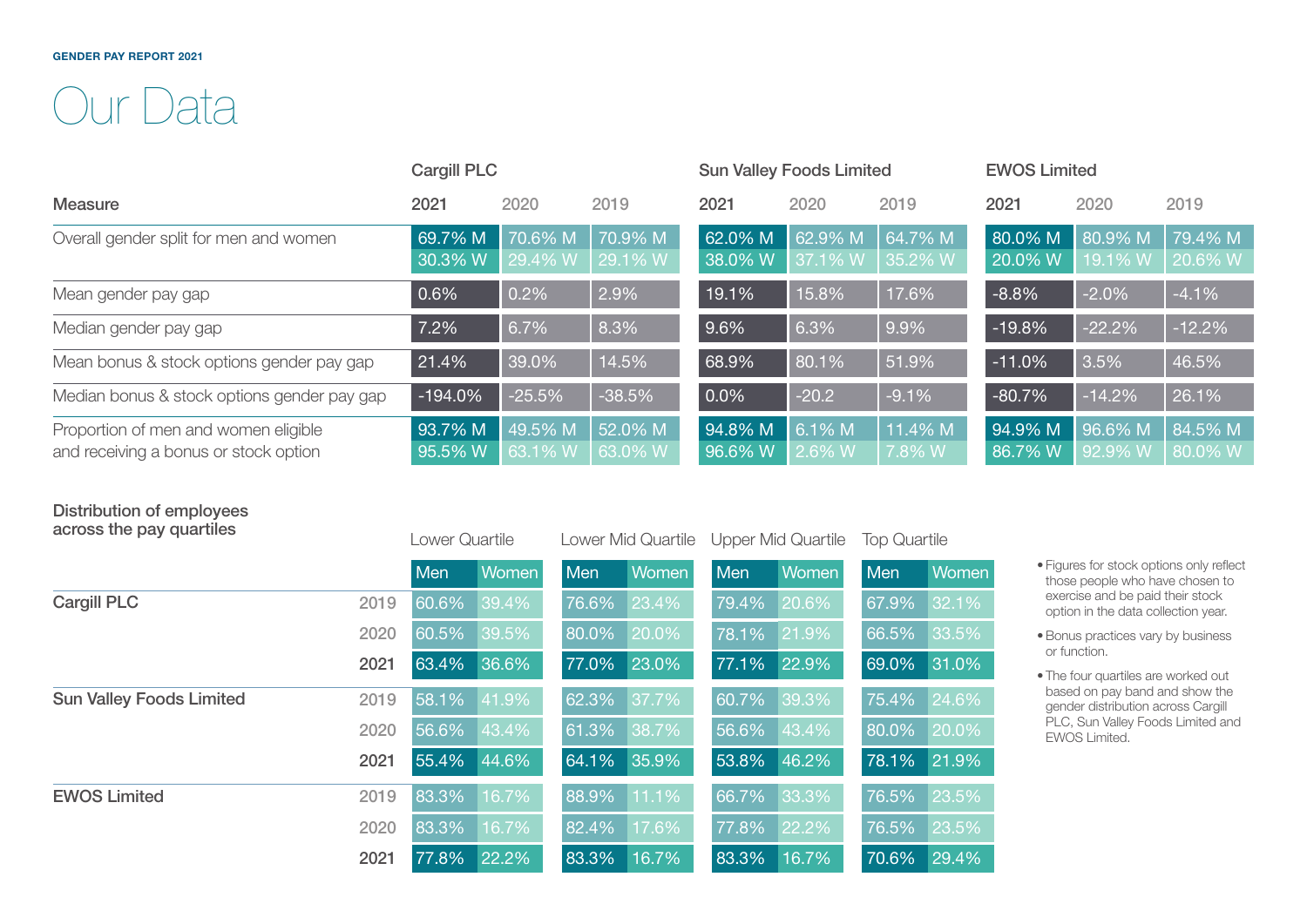### What are we doing about it?

Incorporating inclusion and diversity into our culture is continuous. We lead with inclusion and hold leaders accountable for achieving our diversity aspirations. We believe that our gender balance will evolve as we continue to embrace all aspects of inclusion and high performance within Cargill.

Inclusive teams deliver value, and we remain committed to the important work of making gender parity a reality. Whether it's diversifying the boardroom or providing opportunities for women working on the frontlines of food, agriculture and nutrition, we are taking bold actions to build a company where all employees *thrive*.

Gender parity is one of the three focus areas of Cargill's Diversity, Equity and Inclusion (DEI) strategy, refreshed in 2021, with a goal to have women hold 50% of leadership positions globally by 2030.

To achieve our purpose and feed a growing population, we need diverse perspectives at the table, so we can do our best work. That's why we're focused on increasing the diversity of our workforce, creating an inclusive environment and removing barriers to ensure equitable access.

To ensure that the future of food and agriculture is more diverse, equitable and inclusive, we will also focus beyond gender parity on two areas:

- Advance under-represented groups in leadership globally: Regional Diversity Councils have chosen one to two focus areas to ensure underrepresented groups have a seat at the table.
- Address anti-Black racism: We are addressing long-standing and systemic racism in target countries, starting in the U.S. and Brazil.

#### **Our journey continues but here are just a few of our successes and commitments:**

- Cargill has increased female top leadership representation with five women on its 12 person corporate executive team in 2021. Cargill remains a member of the Paradigm for Parity® coalition, which is [committed](https://www.paradigm4parity.com/companies) to addressing the corporate leadership gender gap. Cargill has committed to achieving gender parity in leadership positions globally by 2030 and we are making strides towards this goal: The number of women in leadership increased by 1.72% from 30.04% in 2020 to 31.76% in 2021 at the global level. In the UK, the number of women in leadership increased by 0.35% from 26.62% in 2020 to 26.97% in 2021.
- Cargill is part of the CEO Action for Diversity and [Inclusion™,](https://www.ceoaction.com/) a CEO-driven coalition of companies committed to advancing inclusion and diversity in the workplace. In partnership with CEO Action for Diversity and Inclusion™, Cargill hosted a Global Day of Inclusion for the second year in a row, focused on reducing bias, having open frank conversations and reinforcing a culture where every employee feels welcome, valued and heard.
- **Employees give Cargill high marks on inclusion**: In our most recent engagement survey completed in 2021 by more than 122,000 employees, Cargill scored above Fortune 100 benchmark on comparable questions included in the survey's inclusion

index. This index measures to what extent employees feel valued, can express their opinions openly and feel that their contributions matter. It also measures awareness of the positions that Cargill has taken on equality and social justice.

• Cargill is among the first group of organisations to have our plan approved for the Management Leadership for Tomorrow (MLT) Black Equity at Work Certification [programme.](https://www.mltblackequityatwork.org/?McasTsid=15600) The pursuit of this certification will position Cargill as an employer of choice that is committed to improving diversity in our organisation, suppliers and investments.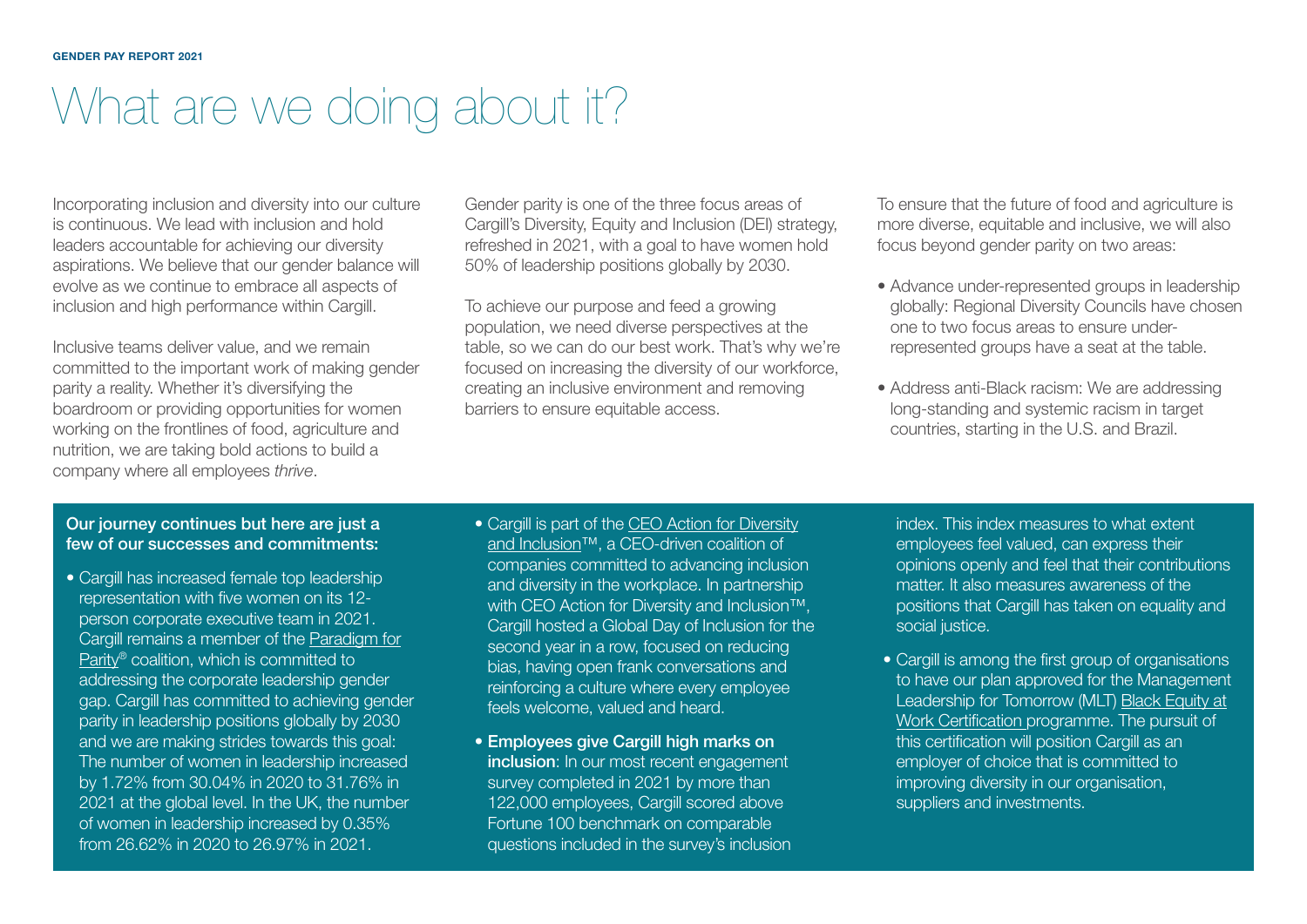# What are we doing about it?

We are committed to addressing the corporate leadership gender gap and continue to provide sponsorship for women globally, hold leaders accountable to improve parity, and reduce unconscious bias at every level of the organisation. By mitigating unconscious bias in the application, interview, hiring, development and promotions processes, we are removing systematic barriers to ensure everyone has an equal opportunity to succeed.

In the UK, we have focused our recruitment practices so that we have the best pool of candidates for each role. We are required to identify diverse shortlists for senior roles and to ensure proportionate representation during the selection process.

By dedicating one of its three DEI goals to gender parity in 2021, Cargill renewed its commitment to have women hold 50% of leadership positions globally by 2030. We have established an interim aspiration of achieving 40% by 2025 to keep us on pace.